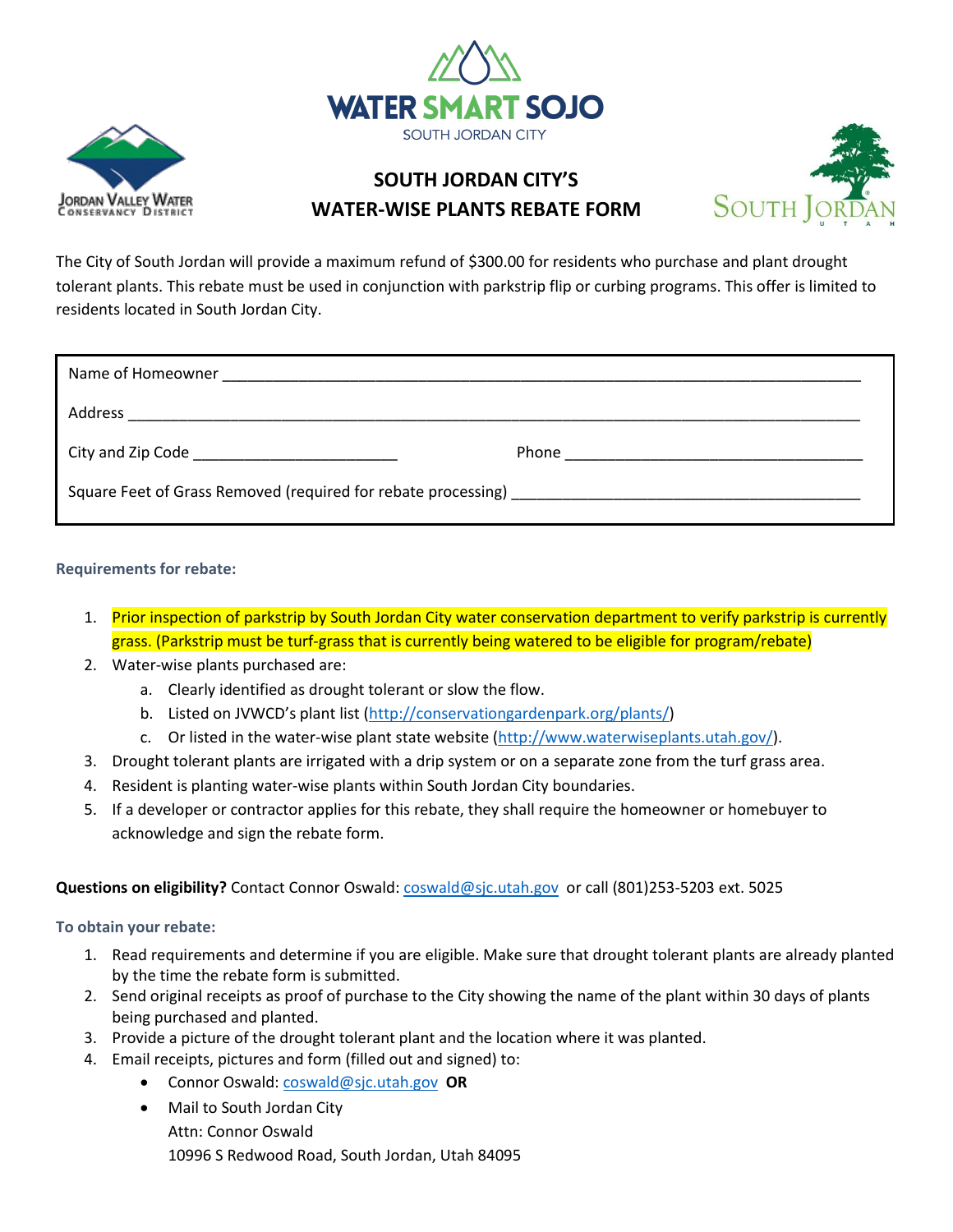#### **Please review the following program guidelines and other important information:**

- Please allow four to six weeks to process the request. A check will be mailed to the address listed above.
- The voucher is non-transferable. Only the person whose name appears on the voucher can sign and redeem it.
- Drought tolerant plants purchased by homeowners for the program are for their own personal use in the location listed above and shall not be resold.
- South Jordan City makes no representation or warranty that the homeowner will be satisfied with the look, arrangement, and expectancy life of the plants.
- South Jordan City assumes no liability for any loss, damage or expense in connection with the materials, workmanship or fitness of the drought tolerant plants; or the installation of the drip system as required by the rebate; or with the use of these items.
- Homeowner hereby releases and agrees to hold harmless South Jordan City and its employees from any and all claims, losses, harms, costs, liabilities, damages and expenses directly or indirectly resulting from or related to the selection, planting, and care of the drought tolerant plants and the irrigation system.
- Any drought tolerant plants for which a rebate is issued is subject to an on-site planting verification. If the drought tolerant plants planting cannot be verified, the homeowner shall return the full rebate amount to South Jordan City. Plants must be planted within 30 days of homeowner's receipt of the purchase of such plantings.
- The rebate offer does not include any offer by South Jordan City to provide labor for planting, removal, or disposal of any plants or irrigation system parts. Residents are responsible to install the drip irrigation system if applicable; planting of the new drought tolerant plants, and/or other arrangements necessary to comply with the City's rebate requirements. Homeowners may do the work themselves or hire a private contractor.
- South Jordan City does not warrant or assume any liability for the design, manufacture, installation or operation of any of the changes made to the homeowner's irrigation system and/or the life expectancy of the plants purchased. South Jordan City makes no warranty, express or implied, including, but not limited to the warranty of merchantability and the warranty of fitness for a particular purpose, about any drought tolerant plants received, installed, or used by Applicant.

For purposes of determining the water-saving effectiveness of this program, *homeowner agrees to allow the City of South Jordan to examine municipal water use records of participating residences. The homeowner also allows City staff to verify the installation of the purchased equipment*.

### **I understand and give permission for my water use records to be examined:**

| Signature of Applicant | Date |
|------------------------|------|
|                        |      |

#### Print Name

South Jordan City's Water-Wise Plants Rebate Program is a product rebate program of South Jordan City funded by Jordan Valley Water Conservancy District. Effective rebate date will begin on July 1st until funds are exhausted. Rebates are offered independently of any sale prices or rebates that may be concurrently offered by manufacturers or vendors. The filing of this rebate form does not constitute an agreement between the filer and the City. Acceptance of this form does not constitute acceptance of filers claim for a rebate or guarantee that filer shall receive any funds as all rebate awards are made subject to funding limitations. Submitting fraudulent receipts or other fraudulent evidence of compliance with the rebate program is a crime.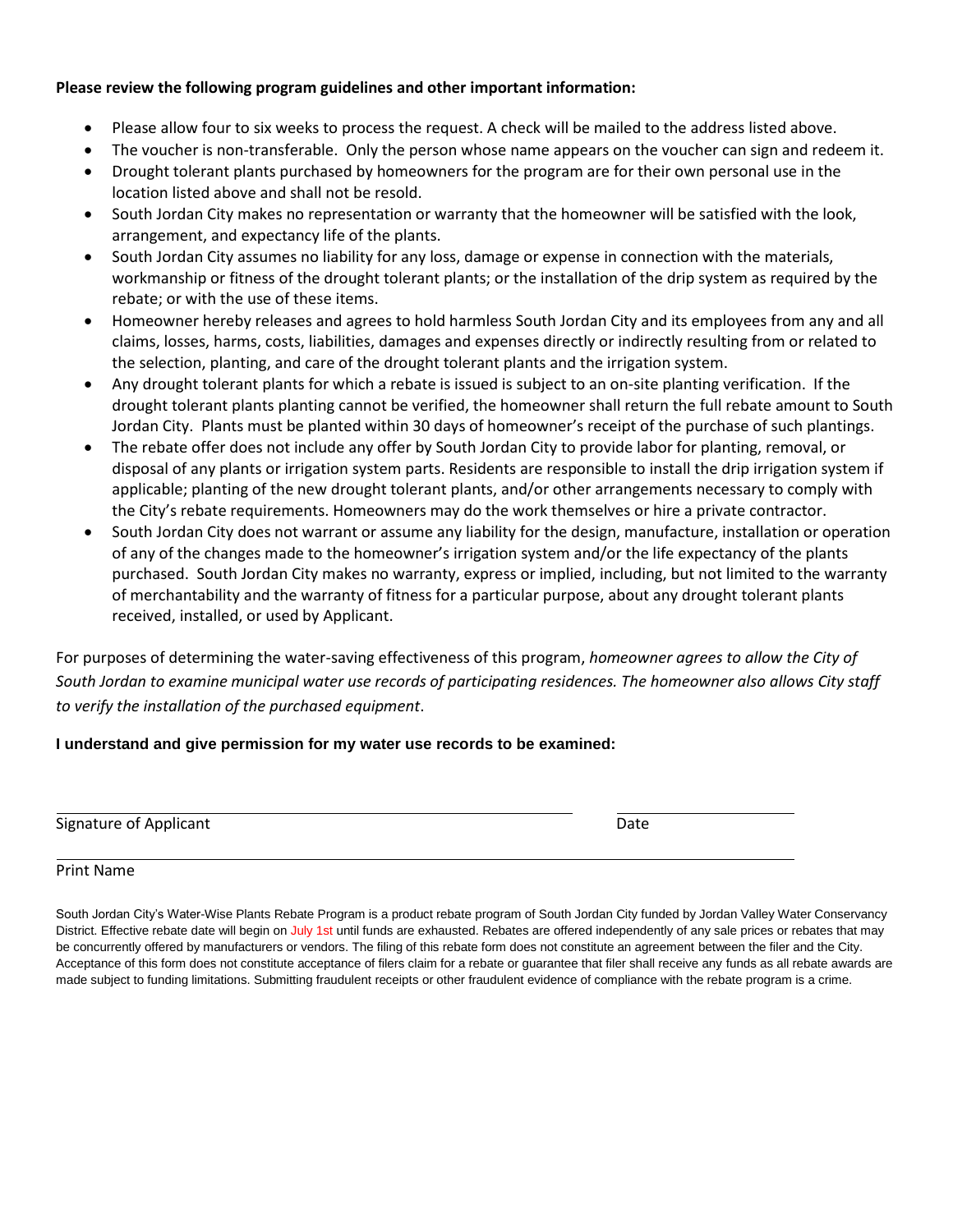

## **South Jordan City Rock Mulch Agreement**

South Jordan City is providing rock mulch to qualifying residents who take part in the "FlipYourStrip" program or the new "Curbing Rebate Program" as a replacement for turf grass in the parkstrip or curbed area. This program is designed to help reduce residential water use on turf-grass areas throughout the yard. (Rock is only provided for "FlipYourStrip" program in the parkstrip, or with the "Curbing Rebate" Program)

#### **Please review the following program guidelines and fill out the required information.**

- Rock will only be provided by taking part in the "FlipYourStrip" program or the "Curbing Rebate" program.
- South Jordan City makes no representation or warranty that the homeowner will be satisfied with the product. The material provided may vary in size and color and is subject to availability and funds for the program. Check color, shape and possible size options on the website.
- Prior to delivery, a South Jordan City Employee will conduct an on-site estimate of materials. The provided material will be based on a measure of length multiplied by width multiplied by three (3) inches depth. A minimum of 48 hours-notice is required to receive delivery of material to address.
- Resident will abide by South Jordan City code and make sure that the parkstrip is covered with at least 50% vegetation at maturity of the plant, and that all plants are to be irrigated with a drip system.
- South Jordan City assumes no liability for any loss, damage or expense in connection with the material after delivery.
- Homeowner hereby releases and agrees to hold harmless South Jordan City and its employees from any and all claims, losses, harms, costs, liabilities, damages and expenses directly or indirectly resulting from the material after delivery.
- Any material provided by the City is intended to be used within the parkstrip and is subject to on-site installation verification. If the material delivered is not used in the parkstrip, the homeowner shall return the full cost of the material and the cost of delivery. The City will not accept return of the material. The material must be installed within 48 hours from time of delivery.
- This offer does not include any offer by South Jordan City to provide labor for installation, removal, or disposal of extra material. Residents are responsible for the installation of the material and any clean up associated with the delivered material, and/or other arrangements necessary to comply with the City's requirements.
- **Program will be available from April 1st to October 15th. There will be no delivery BEFORE or AFTER program dates.**

| Name of Homeowner | <u> 1989 - Johann Stoff, deutscher Stoff, der Stoff, der Stoff, der Stoff, der Stoff, der Stoff, der Stoff, der S</u>                                                                                                         |  |
|-------------------|-------------------------------------------------------------------------------------------------------------------------------------------------------------------------------------------------------------------------------|--|
|                   |                                                                                                                                                                                                                               |  |
|                   | City and Zip Code experience and the contract of the contract of the contract of the contract of the contract of the contract of the contract of the contract of the contract of the contract of the contract of the contract |  |
| Phone             |                                                                                                                                                                                                                               |  |

*For the purpose of determining the water saving effectiveness of this program, the homeowner agrees to allow the City of South Jordan to examine municipal water use records of participating residences. The home owner also allows City staff to verify the installation of the provided material.*

#### **I understand and agree to the program rules**

Signature of Applicant Date